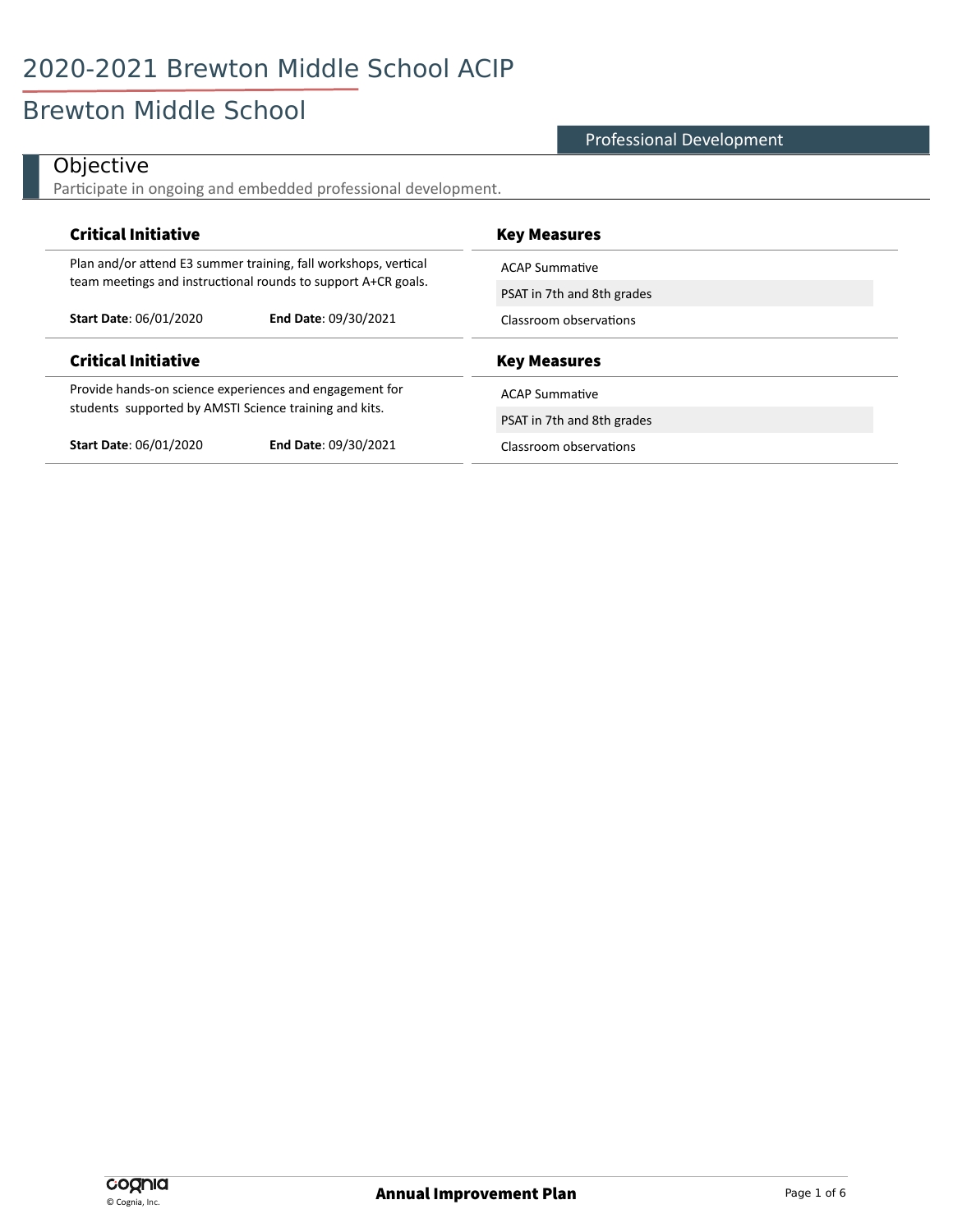# **Brewton Middle School**

#### **Student Achievement**

#### Objective

J.

Increase proficiency in the area of Reading and English Language Arts.

| <b>Critical Initiative</b>             |                                                                | <b>Key Measures</b>                |
|----------------------------------------|----------------------------------------------------------------|------------------------------------|
| Implement E3 curriculum in grades 6-8. |                                                                | <b>ACAP Summative</b>              |
| <b>Start Date: 08/10/2020</b>          | End Date: 09/30/2021                                           | PSAT in 7th and 8th grades         |
|                                        |                                                                | Scholastic Reading Inventory (SRI) |
|                                        |                                                                |                                    |
| <b>Critical Initiative</b>             |                                                                | <b>Key Measures</b>                |
|                                        | Implement class size reduction measures in Reading/ELA classes | <b>ACAP Summative</b>              |
| and student support.                   |                                                                | PSAT in 7th and 8th grades         |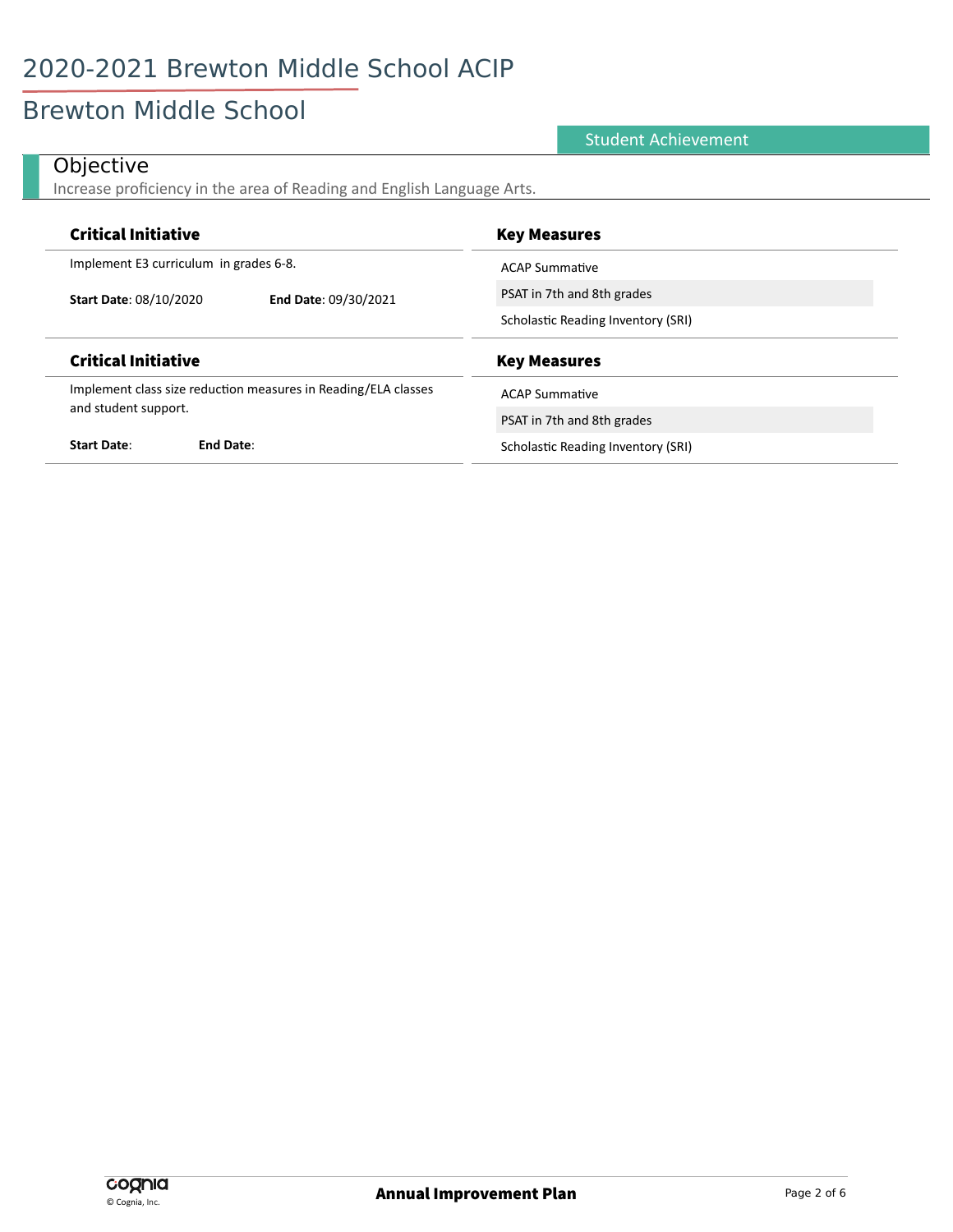#### **Brewton Middle School**

#### **Student Achievement** Objective Increase proficiency in the area of Math. **Critical Initiative Key Measures**

Implement E3 curriculum in grades 6-8.

**Start Date: 08/10/2020** 

End Date: 09/30/2021

**ACAP Summative** 

PSAT in 7th and 8th grades

Performance Series (Math)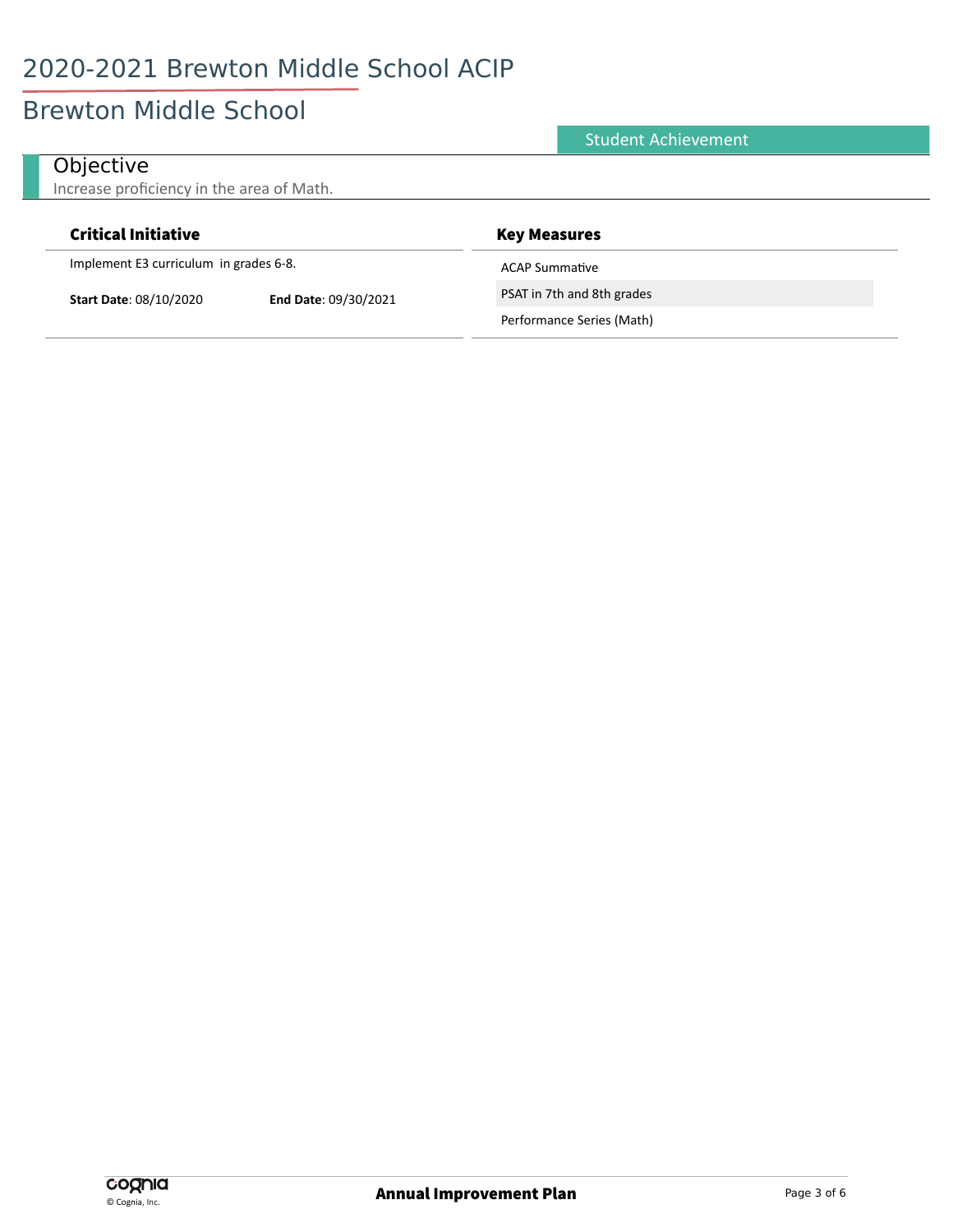# **Brewton Middle School**

|                                                                                                 | <b>Technology</b>                                     |
|-------------------------------------------------------------------------------------------------|-------------------------------------------------------|
| Objective                                                                                       |                                                       |
| Facilitate students using technology in student learning.                                       |                                                       |
| <b>Critical Initiative</b>                                                                      | <b>Key Measures</b>                                   |
| Implement 1-to-1 initiative (chromebooks) for consistent                                        | <b>Teacher Lesson Plans</b>                           |
| student access to technology in school and at home.                                             | Classroom observations                                |
| <b>Start Date: 08/28/2020</b><br>End Date: 09/30/2021                                           |                                                       |
| <b>Critical Initiative</b>                                                                      | <b>Key Measures</b>                                   |
| Integrate Schoology, SchoolsPLP, and Google Classroom in both                                   | Classroom observations                                |
| brick and mortar classrooms and with remote learners.                                           | Schoology diagnostics                                 |
| End Date: 09/30/2021<br><b>Start Date: 08/17/2020</b>                                           |                                                       |
| <b>Critical Initiative</b>                                                                      | <b>Key Measures</b>                                   |
| Integrate online supports and interventions (such as A+,                                        | <b>ACAP Summative</b>                                 |
| Reading Horizons, Learning Ally, Classworks, SchoolsPLP) for<br>student growth and proficiency. | PSAT in 7th and 8th grades                            |
|                                                                                                 | Performance Series (Math)                             |
| <b>Start Date: 08/10/2020</b><br>End Date: 09/30/2021                                           | <b>Classworks Diagnostics and Progress Monitoring</b> |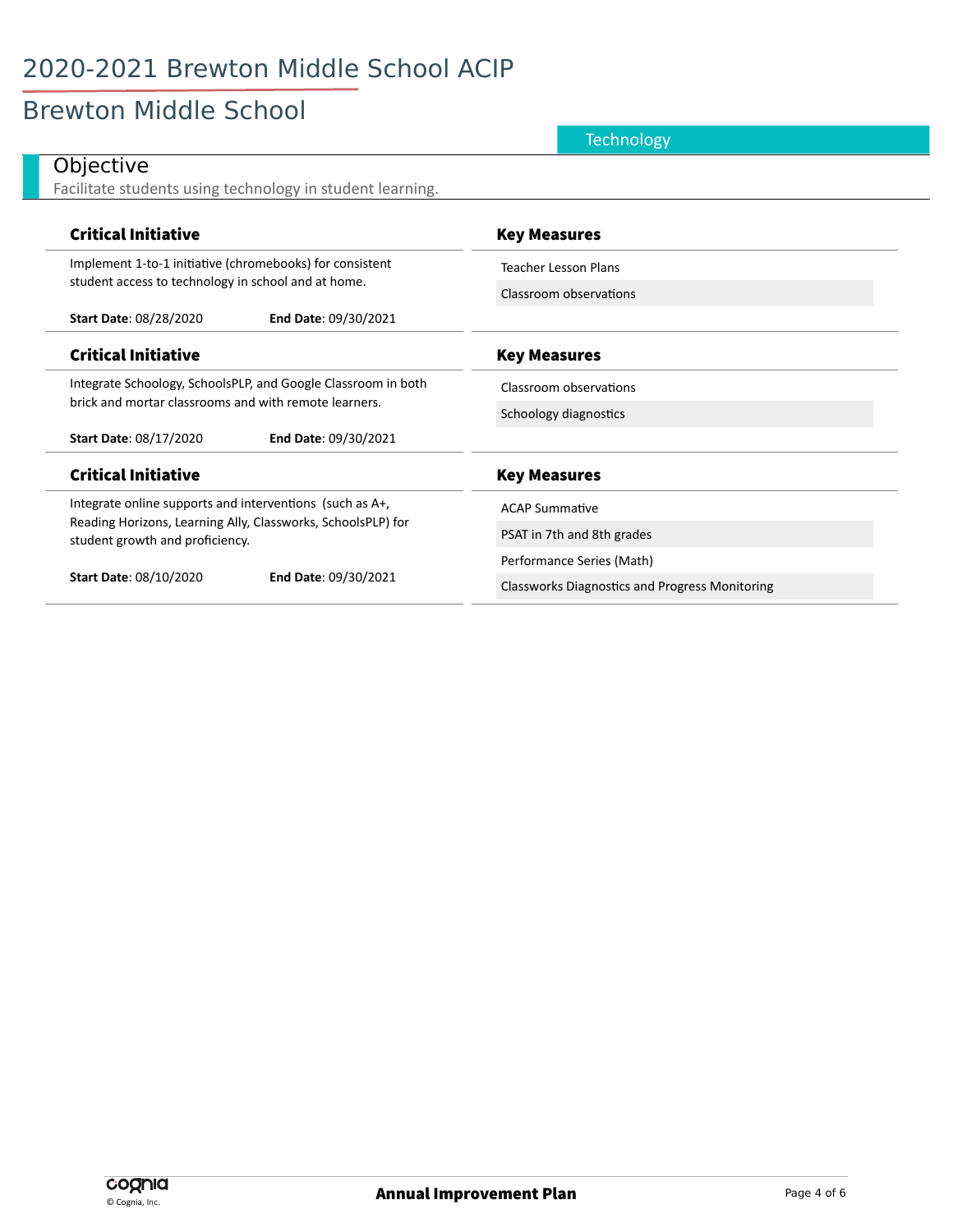### Brewton Middle School

#### **Objective** Prepare for implementation of Computer Science course in 2021-22. Critical Initiative **Key Measures** Critical Initiative Identify staff to teach Computer Science. **Start Date**: 08/03/2020 **End Date**: 09/30/2021 Professional development **Technology**

Plan for training, scheduling, and implenting Computer Science.

**Start Date**: 08/03/2020 **End Date**: 09/30/2021

Critical Initiative Critical Initiative Critical Initiative Critical Initiative

Professional development

Master Schedule

cognia © Cognia, Inc.